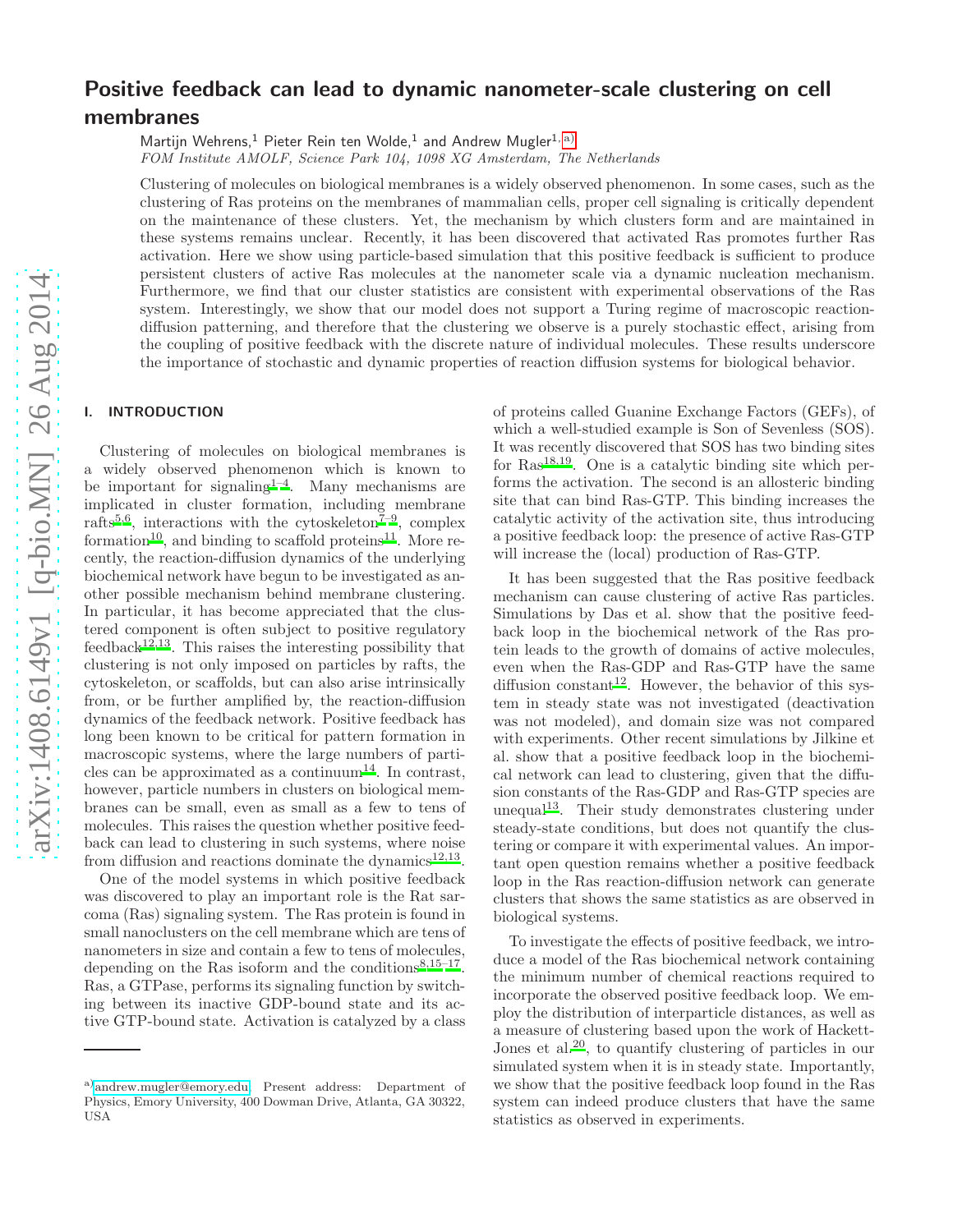Our simulations reveal clustering in a biologically relevant range of ratios between the Ras-GDP and Ras-GTP diffusion constants. Clustering is observed when Ras-GTP has a ten times slower diffusion constant than Ras-GDP, but importantly also when the Ras-GTP diffusion constant is equal to the Ras-GDP diffusion constant. The latter is important because it is known that reactiondiffusion systems can exhibit clustering when two species have different diffusion constants<sup>[14](#page-13-10)</sup>, but it remained unclear whether clustering can be observed in steady state for species with the same diffusion constant. Concerning the Ras system, single molecule tracking experiments suggest that Ras-GTP molecules slow down compared to Ras-GDP molecules: they either diffuse 3-4 times slower than Ras-GDP or become immobile entirely<sup>[10](#page-13-6)[,21](#page-13-17)</sup>. Membrane domains, scaffold proteins and actin filaments are implicated in this mechanism<sup>[10](#page-13-6)[,21](#page-13-17)[,22](#page-13-18)</sup>. Diffusion dynamics might however be complex. It is argued that Ras-GDP and Ras-GTP both have a slow and fast moving fraction of molecules<sup>[21](#page-13-17)</sup>. This raises the question of how robust the observed clustering is to the precise diffusion dynamics. Our simulations reveal clustering for a range of ratios of diffusion constants, indicating that the positive feedback clustering mechanism we study here is very resilient to changes in diffusion dynamics.

Finally, we show that the clustering we observe is not predicted by macroscopic theory. While our minimal model contains qualitative features associated with the macroscopic Turing clustering mechanism (local positive feedback and species-dependent diffusion constants), we show analytically that a macroscopic description of our reaction-diffusion system does not have a Turing clustering regime. Previous work has shown that fluctuations inherent to discrete particle systems can extend the regime in which clustering is observed beyond the macro-scopic Turing regime associated with the model<sup>[23](#page-13-19)[,24](#page-13-20)</sup>. Here we show that clustering can emerge from such fluctuations in the absence of a Turing regime altogether. We thus reveal a surprising dynamic mechanism of clustering, which is entirely due to stochastic effects, and which results in steady-state clusters with the same statistics as observed in experiments.

# II. MODEL

We consider a model of Ras activation which is minimal, but nonetheless captures the positive feedback resulting from interaction with the activator SOS, and moreover whose parameters remain directly informed by experimental measurements.

The mechanism by which Ras is believed to be activated is shown in Fig. [1A](#page-1-0). Ras is membrane-bound and exists in either a GDP-bound (inactive) or a GTP-bound (active) state. Activation occurs when stimulated receptors recruit the activator SOS to the membrane (Fig. [1B](#page-1-0)). SOS activates Ras by catalyzing the release of GDP from Ras. Since GTP is present in an about tenfold

<span id="page-1-0"></span>

FIG. 1: Schematic of Ras activation and inactivation. A. Ras is activated by guanine exchange factors including SOS and deactivated by GTPase activating

proteins (GAPs). B. Allosteric binding of Ras-GDP or Ras-GTP to SOS increases its rate of further Ras

activation by roughly 5- and 75-fold, respectively; the latter effect introduces the positive feedback. C. Our minimal model coarse-grains over the SOS and GAP, while retaining the positive feedback, as described in the text.

higher concentration, Ras will then subsequently bind GTP and become active<sup>[25](#page-13-21)</sup>. Importantly, in addition to this catalytic domain, it was recently discovered that SOS contains an additional allosteric binding pocket for Ras<sup>[18](#page-13-14)[,19](#page-13-15)</sup>. This pocket can bind either Ras-GDP, resulting in 5-fold higher catalytic activity than when unbound, or Ras-GTP, resulting in 75-fold higher catalytic activity  $(Fig. 1B)^{26,27}$  $(Fig. 1B)^{26,27}$  $(Fig. 1B)^{26,27}$  $(Fig. 1B)^{26,27}$  $(Fig. 1B)^{26,27}$  $(Fig. 1B)^{26,27}$ . This latter reaction introduces the positive feedback loop: the more Ras-GTP in a local area, the faster it is produced by Ras-GTP-bound SOS. Ras has an intrinsic GTPase activity, and Ras-GTP is thus always slowly converted to Ras-GDP. GTPase-activating proteins (GAPs) deactivate Ras by greatly increasing the rate of this reaction (Fig. [1A](#page-1-0)). More detailed aspects of the Ras system, such as the presence of activators other than  $SOS^{27,28}$  $SOS^{27,28}$  $SOS^{27,28}$  $SOS^{27,28}$  and the fact that Ras exists in three iso-forms that differ in their localization<sup>[8](#page-13-11)[,15](#page-13-12)[,17](#page-13-13)</sup>, are omitted from this minimal model.

Striving for simplicity, we consider a model which coarse-grains out the SOS and GAP, but retains the positive feedback, as shown in Fig. [1C](#page-1-0). The model contains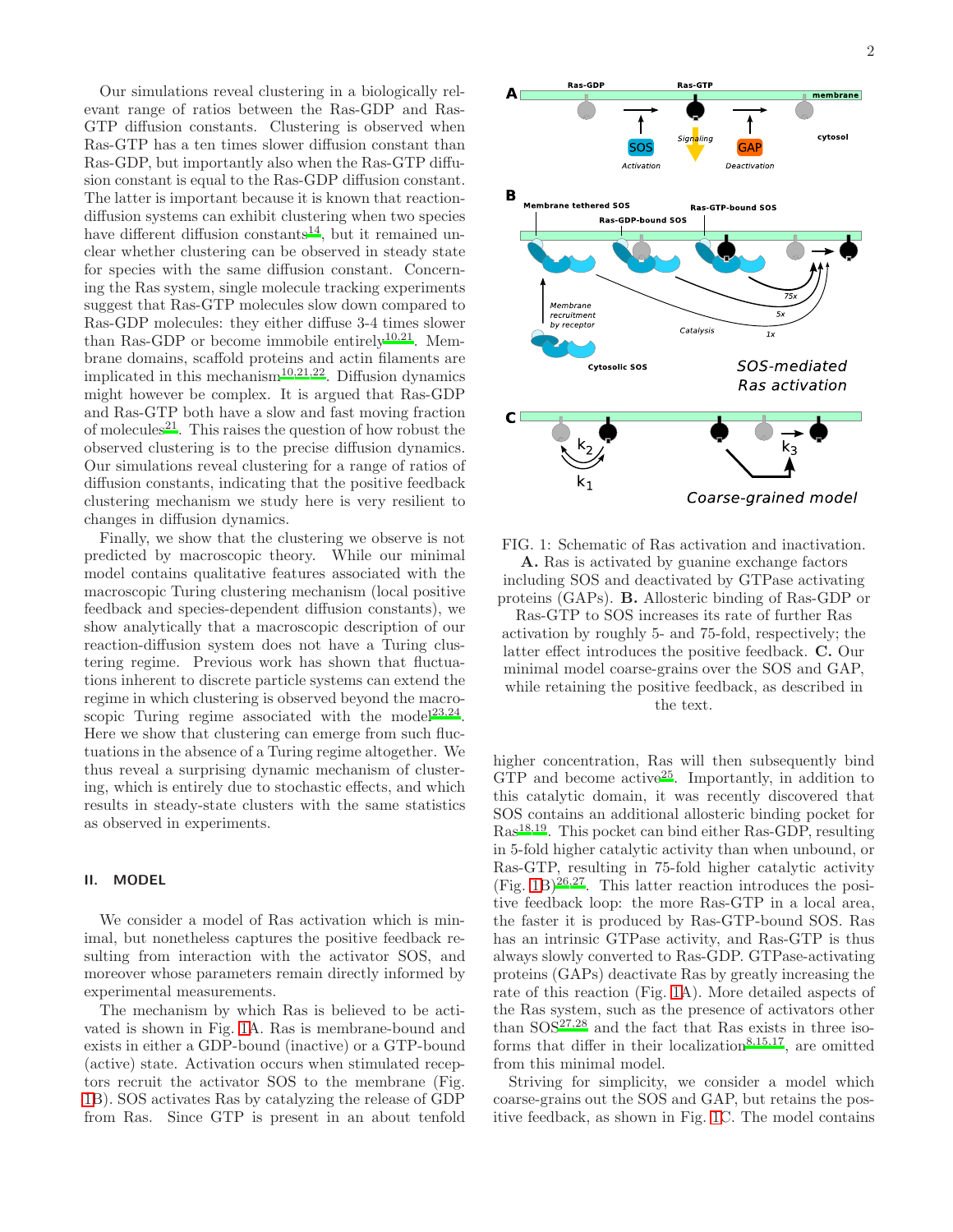only two species, Ras-GDP (D) and Ras-GTP (T):

<span id="page-2-0"></span>
$$
D \frac{k_1}{k_2} T, \qquad D + T \xrightarrow{k_3} T + T. \tag{1}
$$

Deactivation, at rate  $k_2$ , is spontaneous and independent of space, which is valid for a GAP which is fast-diffusing in the cytoplasm, or at sufficiently low GAP concentrations that the intrinsic Ras GTPase activity dominates. Activation by SOS not bound to Ras occurs at rate  $k_1$ , while activation by Ras-GTP-bound SOS occurs at the faster rate  $k_3$ . The latter reaction requires interaction of a D and a T molecule, and thus introduces the spacedependent positive feedback. Coarse-graining over SOS, as done previously<sup>[13](#page-13-9)</sup>, is valid when (i) the abundance of SOS is large, and/or (ii) the diffusion of SOS is fast, such that SOS binds D or T on a timescale faster than those of the activation reactions. As also done previously<sup>[12](#page-13-8)</sup>, we ignore activation by Ras-GDP-bound SOS, since (i) Ras-GDP is ten times less likely to bind to the allosteric site of SOS than Ras-GTP[26](#page-13-22), and (ii) activation by Ras-GDP-bound SOS is only 5 times faster than activation by unbound SOS, whereas activation by Ras-GTP-bound SOS is 75 times faster<sup>[26](#page-13-22)[,27](#page-13-23)</sup>.

Experimental measurements constrain the model parameters. The radius of both D and T is set by the measured radius of gyration of Ras,  $1.7 \text{ nm}^{29}$  $1.7 \text{ nm}^{29}$  $1.7 \text{ nm}^{29}$ . The density of Ras on the membrane is set by observations that Ras occupies a surface fraction of roughly  $1\%^{16}$  $1\%^{16}$  $1\%^{16}$ . The diffusion constant of Ras has been measured to lie between 0.01  $\mu$ m<sup>2</sup>/s and 1  $\mu$ m<sup>2</sup>/s<sup>[12](#page-13-8)</sup>; therefore we set the diffusion constant of D molecules to 0.1  $\mu$ m<sup>2</sup>/s. There is evidence that the diffusion of Ras slows down upon activation<sup>[10](#page-13-6)[,21](#page-13-17)</sup>; therefore, the ratio of diffusion constants of T to D is varied from 0.1 to 1. The deactivation rate  $k_2$  is set to yield an active fraction of  $[T]/([T] + [D]) \sim 0.10 - 0.15$ in steady state, which is consistent with a typical experimentally observed fraction of  $\sim$ 20%<sup>[30](#page-13-27)</sup>. The rate k<sub>3</sub> is set such that the bimolecular reaction is placed in the diffusion-limited regime, since this is the regime in which we expect to observe feedback-induced clustering. The measured 75-fold speedup of activation<sup>[27](#page-13-23)</sup> sets the ratio  $k_3[T]/k_1 \sim 75$ , which together with  $k_3$  and [T], determines the basal activation rate  $k_1$ .

# III. METHODS

We simulate our model system in two dimensions using the enhanced Greens Function Reaction Dynamics  $(eGFRD)$  scheme<sup>[31](#page-13-28)[–33](#page-13-29)</sup>. Clustering naturally induces high local molecular densities, for which we revert to the Brownian Dynamics (BD) algorithm<sup>[34](#page-13-30)</sup> available within the eGFRD framework. A total of  $N = 125$  spherical particles of radius  $a = 1.7$  nm are simulated with periodic boundary conditions in a square area of side length  $L = 337$  nm, to give the observed surface fraction of  $N(\pi r^2)/L^2 = 0.01$ . We run 17 simulations, each of which

are initialized with  $(N - 1)$  D particles and 1 T particle, which are placed at random in the simulation plane. Each simulation is run for 0.13 seconds of simulated time to reach steady state, and then for an additional 5.07 seconds (975 timepoints).

Parameter values, constrained by experiments as described above, are as follows. The diffusion constant of D molecules is  $\kappa_D = 0.1 \ \mu \text{m}^2/\text{s}$ , and the diffusion constant of T molecules is  $\kappa_T = R \kappa_D$ , where the ratio R is varied as  $R = \{0.1, 0.25, 0.5, 0.75, 1.0\}$ . The reaction rates are  $k_1 = 18.21 \text{ s}^{-1}$ ,  $k_2 = 770.87 \text{ s}^{-1}$ , and  $k_3 = 10 \text{ }\mu\text{m}^2/\text{s}$ . These values result in the ratios  $\kappa_D/k_3 = 0.01 \ll 1$ , which places the system in the diffusion limited regime, and  $k_3[T]/k_1 = 82.2$  (where [T] is the steady-state averaged concentration), which is close to the measured value of 75.

Since eGFRD does not accommodate two reactants forming two products, the  $k_3$  reaction in Eq. [1](#page-2-0) is split into two reactions: one for complex formation and one for the reaction resulting in the product, with respective rates  $k_{3a} = k_3$  and  $k_{3b} = 10^9 \times k_3 N/(2L^2)$ . This latter choice makes the  $k_{3b}$  reaction faster than all other timescales and thus ensures that the  $k_{3a}$  reaction is the rate-determining step.

For simulations without positive feedback  $(k_3 = 0)$ , the reaction rates are adjusted, such that the steadystate  $[T]$  remains the same as with positive feedback. Specifically,  $k_1 \rightarrow k_1^- = k_1 + k_3[T]$ , in order to keep the same rate of Ras activation, and  $k_2 \rightarrow k_2^ \frac{1}{2}$ , where  $k_2$ 2 is determined by the mean-field steady-state condition  $[T] = (N/L^2)k_1^ \frac{1}{1}$ / $(k_1^- + k_2^-)$  $^{(-)}_2$ ). Thus,  $k_1^ \frac{1}{1}$  is set to 1604 s<sup>-1</sup> and  $k_2$ <sup> $\overline{)}$ </sup>  $\frac{1}{2}$  is set to 9536 s<sup>-1</sup> for these simulations. We run 12 simulations without positive feedback.

# IV. RESULTS

#### A. Pair-wise distance distribution reveals clustering

To characterize clustering, we look at the distribution of pair-wise distances  $P(r)$ . We note that when normalized by the distance distribution for a set of randomly positioned particles (an "ideal gas"),  $P(r)$  becomes the pair correlation function  $g(r)$ , also called the radial distribution function. The pair correlation function is a staple of statistical mechanics, often used to understand the packing properties of gases, liquids, solids, and other many-particle systems.

Figure [2A](#page-4-0) and B show snapshots of simulations in the absence and in the presence of positive feedback, respectively. We refer to the case without feedback as the negative control. Qualitatively, it is already apparent from Fig. [2A](#page-4-0) and B that, at the particular moment in time shown, small groups of active molecules are closer together in the presence of feedback than in the absence of feedback. Mechanistically, this is because a single active molecule was activated spontaneously, and the positive feedback caused neighboring molecules with which it in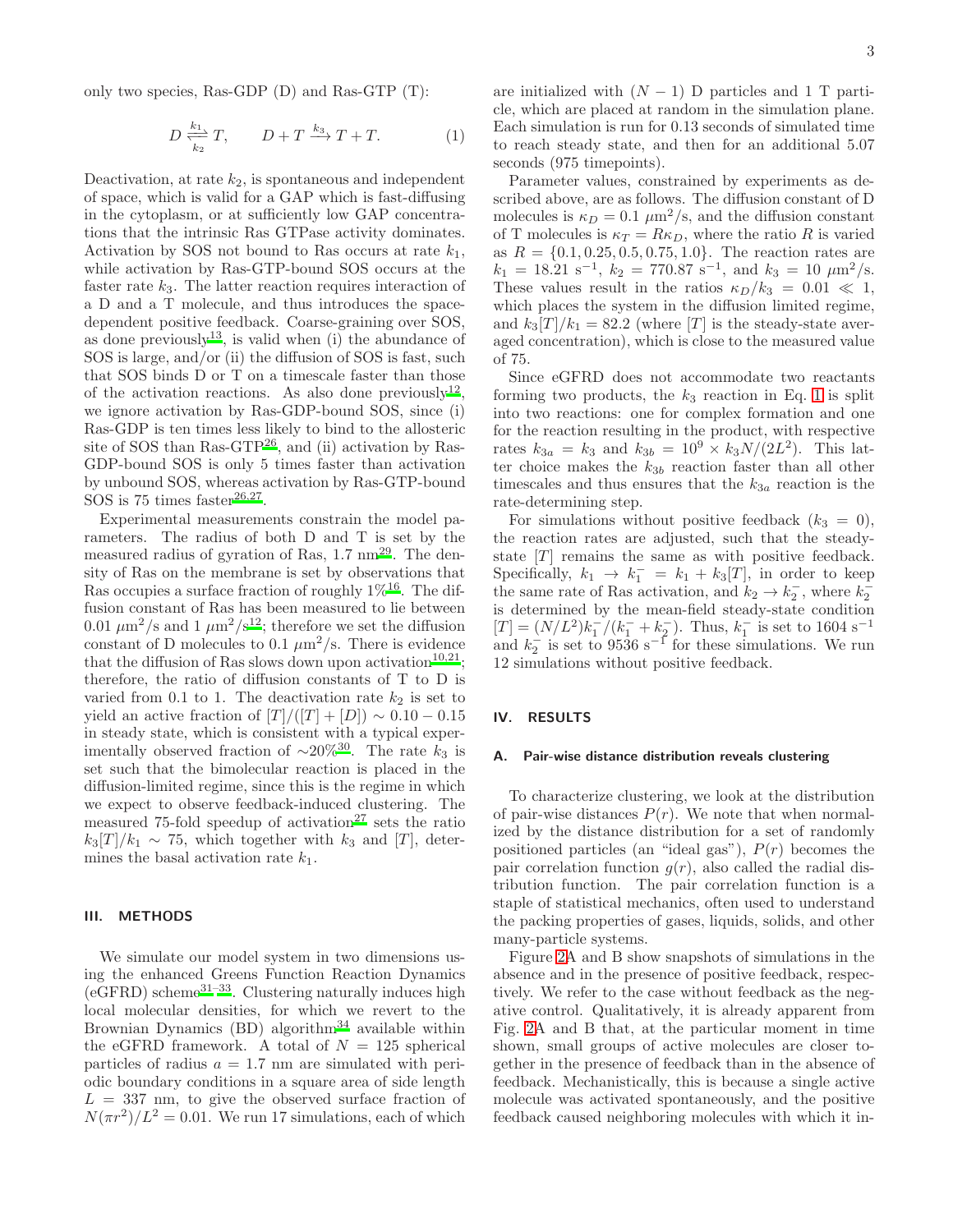teracted to become activated at a faster rate, thus nucleating a cluster. To be sure that this apparent clustering behavior is significant and persists in steady state, and moreover to compare with the statistics of experimental data, we turn to  $P(r)$ .

For all particles in a given snapshot we compute  $P(r)$ , which, upon discretizing in bins of width  $\Delta r$ , reads

$$
P(r)\Delta r \equiv \frac{1}{N(N-1)} \sum_{i=1}^{N} m_i(r) \Delta r.
$$
 (2)

Here  $m_i(r)\Delta r$  is the number of particles between distance  $r - \Delta r/2$  and  $r + \Delta r/2$  from particle *i*, and *N* is the number of particles. The factor  $N(N-1)$  normalizes for the N comparisons of each particle with its  $N-1$ neighbors. We compute the average distribution  $\overline{P}(r)$ over all 975 snapshots of a given simulation in steady state. We then repeat for 17 simulations to obtain a standard error for  $\overline{P}(r)$ . Further details on the averaging procedure are given in Appendix [A.](#page-9-0)

For a complete spatial random (CSR) distribution in two dimensions,  $P(r)$  is simple and known: the probability to find a particle scales with the area  $2\pi r \Delta r$  located in the annular domain between  $r - \Delta r/2$  and  $r + \Delta r/2$ ,

<span id="page-3-0"></span>
$$
P_{\rm CSR}(r)\Delta r = \frac{2\pi r \Delta r}{L^2},\tag{3}
$$

where the division by  $L^2$  normalizes for the fact that the particles are contained on the square simulation plane with both length and width L. We note that particles which have only excluded-volume interactions, but otherwise do not interact with each other, may exhibit deviations from a random distribution. However, this effect manifests itself at higher densities than those considered here. The deviations from randomness we observe here are thus induced by the spatio-temporal dynamics of the chemical interactions between molecules.

Figure [2C](#page-4-0) shows  $\bar{P}(r)$ , both with feedback and for the negative control, as well as the CSR expression in Eq. [3.](#page-3-0) As expected, the negative control tightly follows the CSR curve. This is because without feedback, there is no interaction between active molecules. They simply diffuse as hard spheres, and therefore converge statistically to complete spatial randomness.

On the other hand, in the presence of feedback  $\overline{P}(r)$  departs strongly from the CSR curve. Indeed,  $\overline{P}(r)$  shows a pronounced peak at low distances of roughly 10 nm. This is a clear signature of clustering, as it means that particles are significantly more likely to be found at short distances from each other than expected in a random configuration. We also see that  $\bar{P}(r)$  drops below the CSR curve at large distances. This is an inevitable consequence of the fact that  $P(r)$  is normalized, and it reflects the fact that when molecules are clustered, more small separations must also imply fewer large separations. Figure [2C](#page-4-0) demonstrates that our model system produces persistent clustering in steady state.

## B. Clustering statistics are consistent with experiments

We now ask how our simulations compare with experiments on the Ras system. Importantly, experiments that study the distribution of active Ras-GTP molecules employ a Ras mutant that is constitutively GTP loaded<sup>[8](#page-13-11)[,16](#page-13-26)[,17](#page-13-13)</sup>. (It is currently not possible to obtain many-molecule spatially resolved images of only the active form of wild-type Ras.) Because it is constitutively active, this mutant should be unaffected by the SOS-dependent switching mechanism that is at the heart of the positive feedback clustering mechanism we study here. Thus, the clustering mechanism studied here cannot be detected in current experimental studies. Conversely, the experimentally observed clustering cannot be explained by our mechanism. However, if our simulations of the positive feedback clustering mechanism show similar statistics as observed in experiments, positive feedback clustering might in fact significantly contribute to or enhance clustering caused by other cell-specific factors.

Figure [3A](#page-5-0) shows a snapshot of the simulation (identical to Fig. [2B](#page-4-0)). Comparing this figure to experimental data shown in Fig. 1C from Eisenberg et al.<sup>[15](#page-13-12)</sup> (top panel), we see a qualitative agreement. However, we again seek to make a qualitative observation more quantitive using pair-wise statistics.

In the experimental biology literature, clustering is often investigated using a transformed version of  $P(r)$ termed Ripley's K-function. Ripley's K-function is equivalent to the cumulative distribution of inter-particle distances,  $K(r) = \int_0^r P(r') dr'$ . Thus, whereas  $P(r) dr$  is the probability of a distance lying between r and  $r + dr$ ,  $K(r)$  is the probability of a distance lying between 0 and  $r$ . Ripley's K function is widely used in the ecology lit-erature to characterize spatial patterns<sup>[35](#page-13-31)</sup>.

From Eq. [3](#page-3-0) it is clear that the cumulative function for a CSR distribution is  $K(r) = \int_0^r dr' 2\pi r'/L^2 = \pi r^2/L^2$ . For this reason, many studies focus on the rescaled quantity  $\sqrt{L^2K(r)/\pi}$ , and in particular its deviation from the CSR expectation,  $r$ . This deviation is termed the H-function<sup>[36](#page-13-32)</sup>, and reads

$$
H(r) \equiv \sqrt{\frac{L^2}{\pi} \int_0^r P(r') dr' - r}.
$$
 (4)

A nonzero value of  $H(r)$  reflects a deviation from complete spatial randomness at the particular inter-particle distance r.

Figure [3B](#page-5-0) shows  $H(r)$  for our simulations. This  $H(r)$ function can be compared with  $H(r)$  functions calculated from experimental data, such as the one shown in Fig. 1D in Eisenberg et al. $15$  (the line with filled squares in this plot is the relevant one, as it is based on artificially activated Ras particles; note that  $H(r) = L(r) - r$ . We see that not only are the two plots similar in shape, but both reach a peak around 20−30  $\mu$ m, which is related to the characteristic cluster size<sup>[36](#page-13-32)</sup>. (The heights of Fig. [3B](#page-5-0) from this manuscript and Fig. 1D from Eisenberg et al. cannot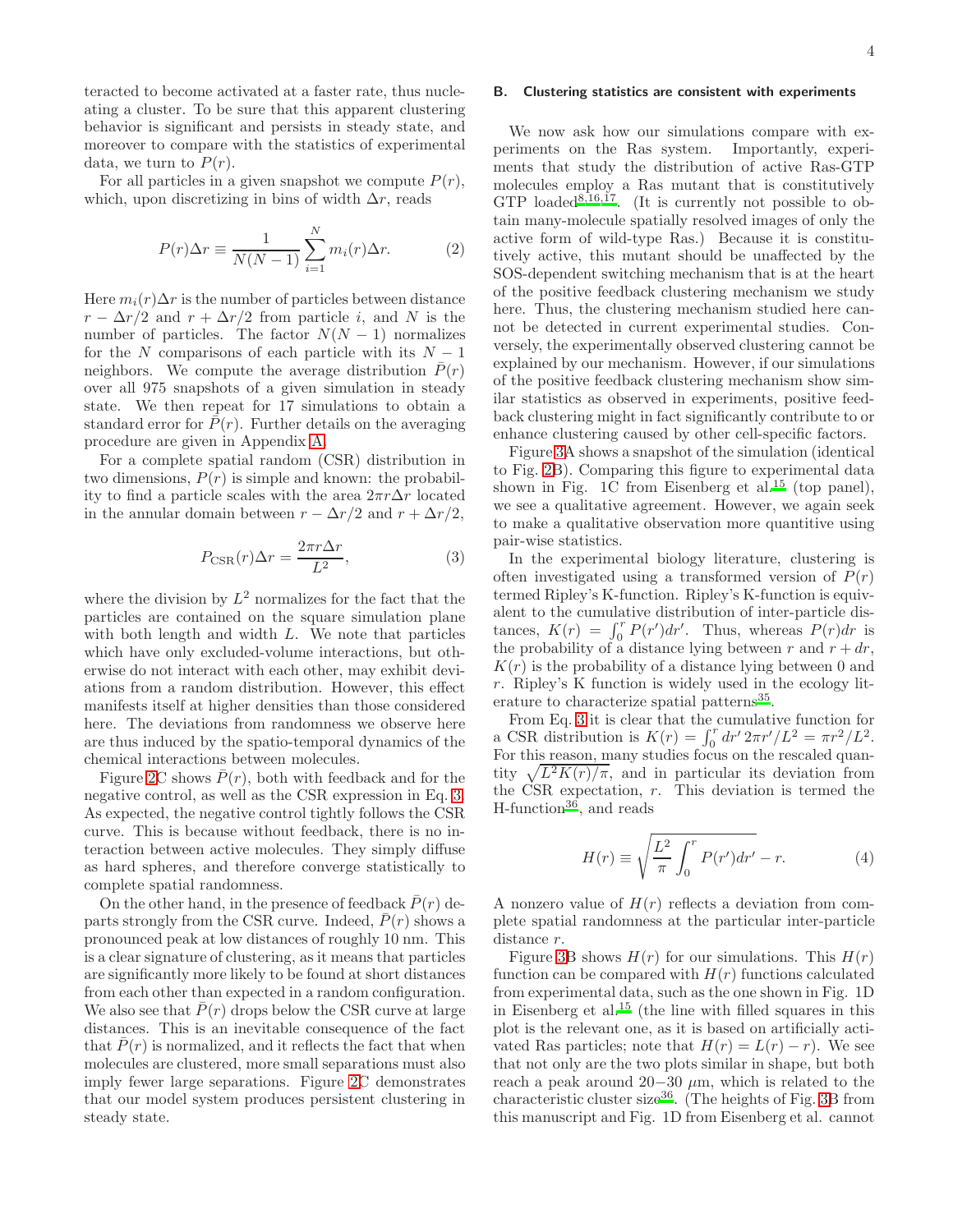<span id="page-4-0"></span>

FIG. 2: Positive feedback results in persistent clustering in steady state. A. A snapshot from a simulation without feedback (negative control) illustrates a random distribution of active Ras molecules (black circles). B. In contrast, a snapshot from a simulation of the model system, with feedback, illustrates small clusters of active Ras molecules.

**C.** The distribution of interparticle distances  $\bar{P}(r)$  for the negative control agrees with the complete spatial randomness (CSR) analytic expectation (Eq. [3\)](#page-3-0), whereas  $P(r)$  for the model system deviates sharply from the CSR expectation due to the clustering. Parameters are as in *Methods*, with  $R = 0.1$ . In A and B, black and grey circles are active and inactive Ras molecules, respectively. In C,  $\bar{P}(r)$  is averaged over all 975 snapshots, and error bars are standard error of the mean determined from 17 independent simulations.

be compared, since the latter is normalized by a 99% con-fidence value, which is particle number-dependent<sup>[15](#page-13-12)[,17](#page-13-13)</sup>.) The agreement is particularly noteworthy because the parameters of our model have been set by experimental data from the Ras system where such data are known (see Model and Methods). As mentioned, this agreement indicates that positive feedback clustering might in fact

significantly contribute to or enhance clustering caused by other cell-specific factors, a point that is further explored in the discussion.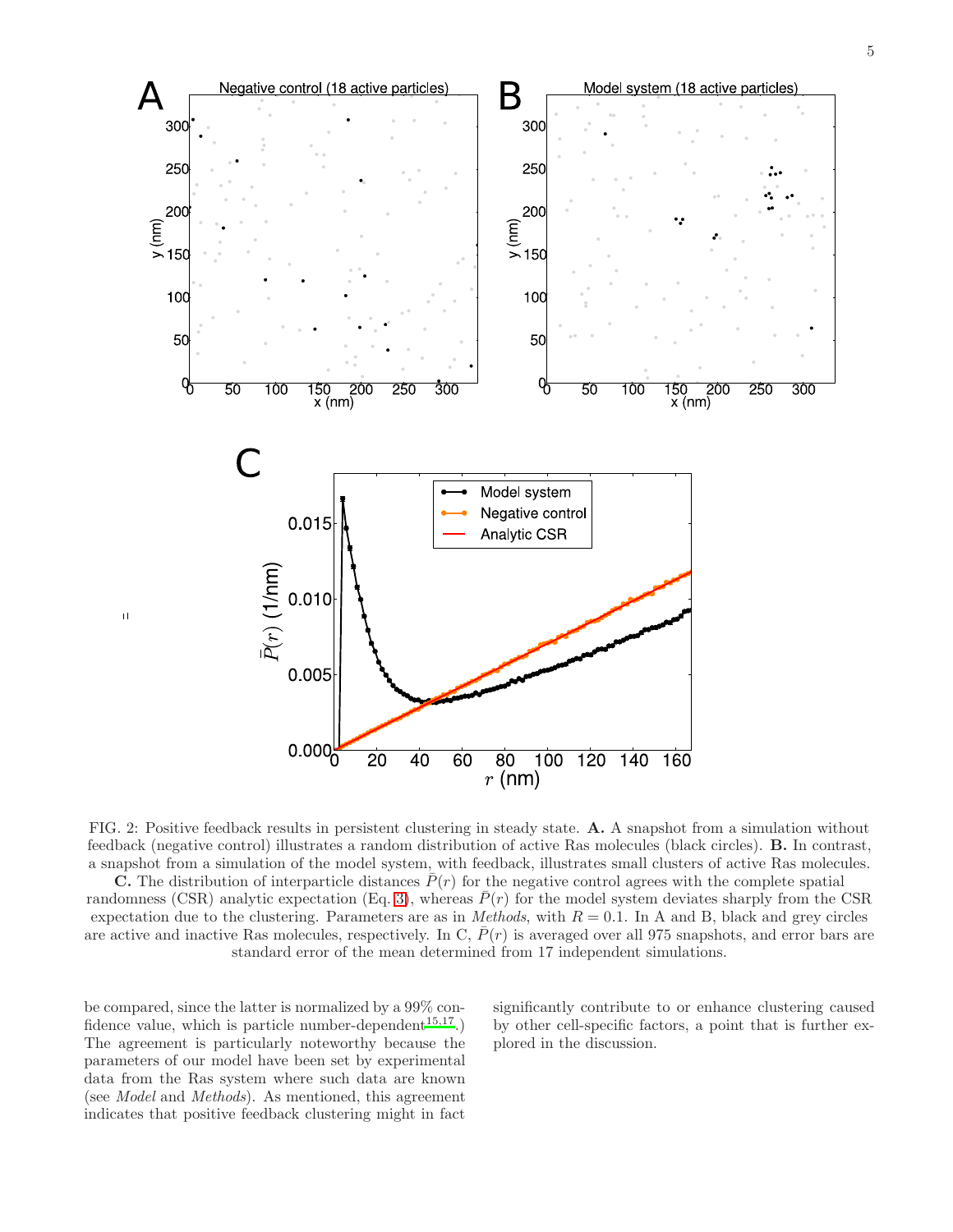<span id="page-5-0"></span>

FIG. 3: Clustering statistics from the model are similar to those from experiments. A. Snapshot from the simulations (identical to Fig. [2B](#page-4-0)). **B.**  $H(r)$  function computed from the simulations. Error bars are standard error of the mean, but small and therefore invisible. In A and B, parameters are as in *Methods*, with  $R = 0.1$ . In B,  $H(r)$ is averaged over all 975 snapshots.

## C. Extent of clustering is consistent with biologically relevant regime

Figure [2C](#page-4-0) clearly demonstrates that the distribution of active molecules under our model is different from random, but this leaves two open questions: (1) can we quantify this difference and (2) how can we relate this difference to particle configurations? To address the first question, we adopt a summary statistic well studied by Hackett-Jones et  $a^{1,20}$  $a^{1,20}$  $a^{1,20}$ . This statistic quantifies the amount of deviation of the distribution from CSR using a sum of squared differences,

<span id="page-5-1"></span>
$$
\bar{\sigma}^2 = \frac{1}{NM} \sum_{i=1}^{N} \sum_{j=1}^{M} [m_i(r_j)\Delta r - m_{\text{CSR}}(r_j)\Delta r]^2, \quad (5)
$$

where the first sum averages over the different particles  $i$ , and the second sum runs over the M bins of width  $\Delta r$  in which the simulated space has been discretized. Importantly, due to finite-number noise, even a set of randomly placed particles has a distribution that will deviate from the infinite-particle prediction (Eq. [3\)](#page-3-0), leading to a value of  $\bar{\sigma}^2$  that is larger than zero. In fact, Hackett-Jones et al. derived an analytical expression for this value as a function of particle number N,

<span id="page-5-2"></span>
$$
\sigma_{\text{noise}}^2 = \left[ (N - 1) - \frac{(N - 1)^2 s}{A} \right] \left[ \frac{1}{M} \sum_{j=1}^M \frac{S_j}{A} \left( 1 - \frac{S_j}{A} \right) \right],
$$
\n(6)

with  $A = \pi (L/2)^2$  the area of the circle defined by the largest bin,  $s = \pi a^2$  the cross-sectional area of a single particle and  $S_i = 2\pi r_i \Delta r$  the area of the jth annular bin at radius  $r_j = (j - 1/2)\Delta r$ . The right hand bracketed term normalizes for bin geometries, and the left hand bracketed term estimates the variance by assuming the particle count in each bin follows a Pólya distribution<sup>[20](#page-13-16)</sup>. We thus define a normalized index of clustering as

<span id="page-5-3"></span>
$$
\chi^2 \equiv \bar{\sigma}^2 / \sigma_{\text{noise}}^2,\tag{7}
$$

which corrects for finite number effects. A  $\chi^2$  value of 1 indicates no deviation from CSR, and thus no clustering, whereas a  $\chi^2$  value above 1 indicates deviation from CSR, and is consistent with clustering.

When we compute the  $\chi^2$  value for our negative control (no feedback), we indeed find that  $\chi^2 = 0.9997 \pm 0.0002$ (99% confidence interval), which is approximately one. This confirms that all deviation from uniformity in the negative control is due to finite-number noise. On the other hand, the value for the model system (with positive feedback and  $R = 0.1$ ) lies at  $\chi^2 = 1.167 \pm 0.004$  (99%) confidence interval), significantly higher than 1. This confirms that the configurations observed in our simulation do not follow a CSR distribution, but are instead consistent with clustering.

To address the second question, namely to what configurations different values of  $\chi^2$  correspond, we calculate the value of  $\chi^2$  for biologically relevant configurations of clustering. Experiments suggest that 40% of active par-ticles are found in clusters<sup>[8](#page-13-11)[,16](#page-13-26)[,30](#page-13-27)</sup>, clusters consist of 6-7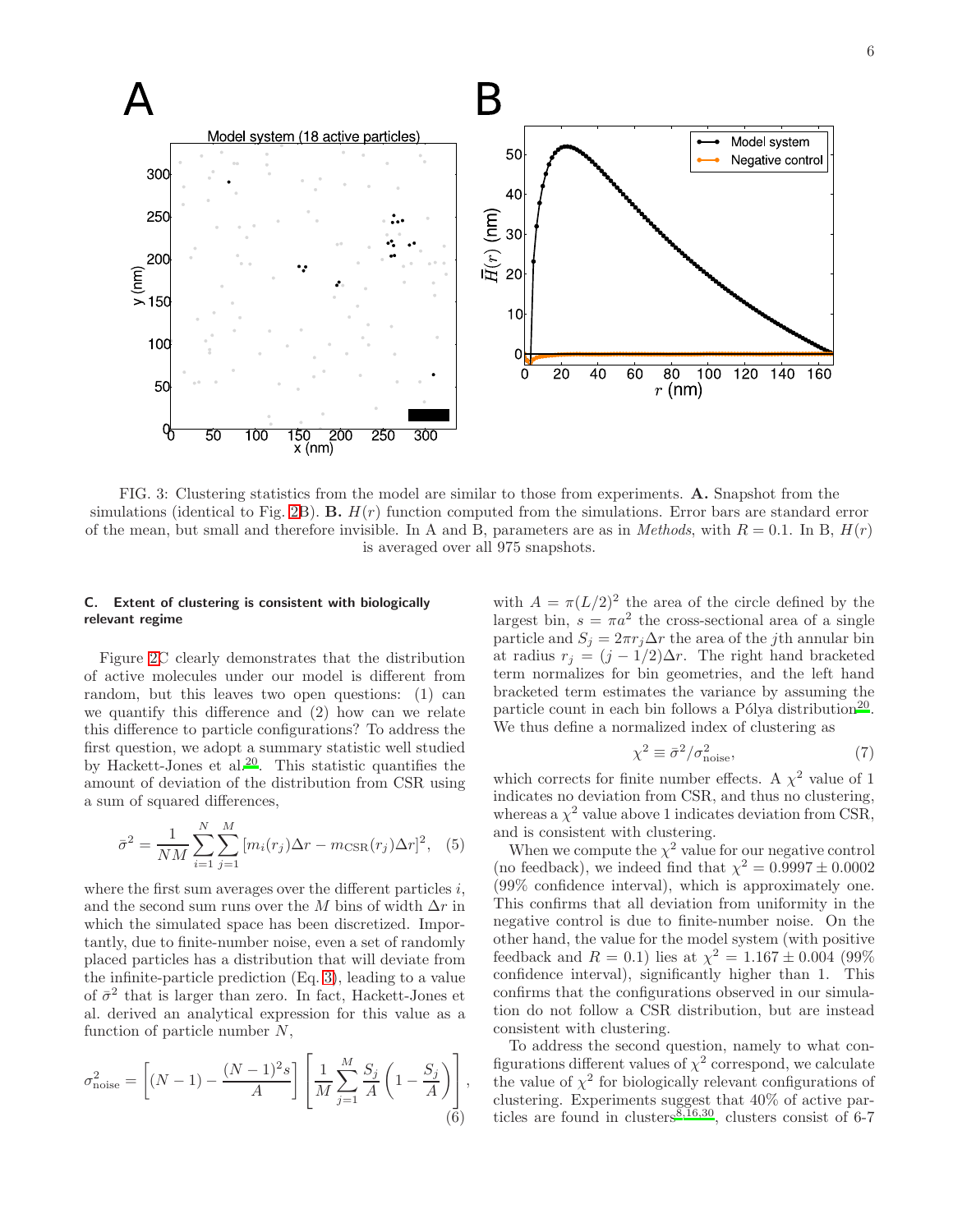particles $8,30,37$  $8,30,37$  $8,30,37$ , and that the radii of these clusters lie between  $5 - 12 \text{ nm}^{8,17,30,38}$  $5 - 12 \text{ nm}^{8,17,30,38}$  $5 - 12 \text{ nm}^{8,17,30,38}$  $5 - 12 \text{ nm}^{8,17,30,38}$  $5 - 12 \text{ nm}^{8,17,30,38}$  $5 - 12 \text{ nm}^{8,17,30,38}$ , although radii of hundreds of nanometers have also been reported<sup>[39](#page-13-35)</sup>. We thus randomly generate artificial configurations, consistent with the active particle density in our simulations, with between 10% and 100% of particles placed in a cluster that is between 10 nm and 100 nm in radius. The results are shown in Fig. [4A](#page-7-0), with two example configurations shown in Fig. [4B](#page-7-0). We find that the value of  $\chi^2$  observed in our simulations is indeed consistent with configurations suggested by experiments, in which roughly 40% of particles are confined to a cluster with radius of about 10 nm (Fig. [4A](#page-7-0)).

Figure [4](#page-7-0) also demonstrates that many different clustering configurations can share the same value of  $\chi^2$ . This point is clear from the dashed red line in Fig. [4A](#page-7-0), which shows that the value of  $\chi^2$  observed in simulations is consistent with a broad class of configurations, ranging from those with a low fraction of particles in a small cluster, to those with a high fraction of particles in a large cluster. Indeed, in our dynamic clustering mechanism, there is in fact no well-defined clustered fraction or cluster size. The observed non-random distribution of particles clearly indicates clustering, but every particle has a propensity to participate in clustering, and clusters have no rigidly bounded size.

#### D. Clustering persists with equal diffusion coefficients

In the classic Turing picture of macroscopic pattern formation, clustering requires two species with suffi-ciently different diffusion constants<sup>[14](#page-13-10)</sup>. This requirement can be understood intuitively in the context of our system in the following way. The active species should diffuse slowly, since then the local effect of positive feedback will outweigh the smoothing effect of diffusion and create clusters of active molecules. At the same time, the inactive species should diffuse quickly, since then a cluster that has been nucleated will have a steady supply of inactive molecules to activate, and the cluster will persist. This intuition is consistent with the observation that the  $\chi^2$  is significantly higher than 1 when the ratio of diffusion constants of active to inactive molecules is less than one  $(R = 0.1)$ . We now seek to determine for what range of diffusion ratios we continue to observe significant clustering.

Surprisingly, we find that significant clustering persists as R is increased even to  $R = 1$ , which corresponds to both the active and the inactive species having equal diffusion constants. This is clear from Fig. [5,](#page-7-1) which shows both the distribution of interparticle distances  $\bar{P}(r)$  and the clustering index  $\chi^2$  for a range of diffusion ratios R. As seen in Fig. [5A](#page-7-1), as R increases toward 1, the amount of clustering decreases, as indicated by the reduction in the height of the peak at small distances. Nonetheless, even at  $R = 1$ , the distribution remains peaked and clearly different from the CSR expectation. Correspondingly,

as seen in Fig. [5B](#page-7-1), the clustering index decreases as a function of R; yet, even at  $R = 1$ , the clustering index  $\chi^2 = 1.061 \pm 0.001$  (99% confidence interval) is still significantly larger than the CSR expectation of  $\chi^2 = 1$ .

The fact that significant clustering persists even with equal diffusion constants underscores the stochastic nature of the clustering mechanism. The number of molecules in each cluster is small—typically just a few which is consistent with experimental observations (see Fig. [3A](#page-5-0) in this manuscript and Fig. 1D in Eisenberg et al.). Since the number is so small, and since activation is an inherently random reaction process, intrinsic fluctuations in this number are on the order of the number itself. In such a case where stochastic effects dominate, it is not guaranteed that intuition drawn from a macroscopic analysis will carry over. Indeed, in the context of yeast polarization, it has been observed in a model with one diffusing membrane species that stochastic effects lead to spatial heterogeneity even through a macro-scopic analysis predicts a homogeneous solution<sup>[40](#page-13-36)</sup>.

In the next section, we analyze the macroscopic description of our model in detail, to understand more quantitatively the discrepancy between the intuition provided by studies of Turing patterns, and the observation that here clustering persists even with equal diffusion constants.

## E. The model lacks a Turing regime

We now investigate quantitatively if and when clustering would be predicted in a macroscopic description of our system. To this end we apply a standard technique for investigating Turing patterning<sup>[14](#page-13-10)</sup>. This technique assesses whether, when a spatially uniform distribution of molecules is perturbed slightly, it returns to the uniform distribution or it becomes more non-uniform. In the first case, the uniform distribution is referred to as stable, whereas in the second case it is unstable. Instability is then associated with pattern formation, since a small perturbation will drive the system away from uniformity and into a spatially heterogeneous stationary state. The parameter regime leading to instability is then termed the Turing regime (see Appendix [B](#page-10-0) for more details).

The macroscopic description of our system is given by the deterministic rate equations that follow from Eq. [1,](#page-2-0)

<span id="page-6-0"></span>
$$
\frac{dD}{dt} = \kappa_D \nabla^2 D - k_1 D + k_2 T - k_3 DT,\tag{8}
$$

$$
\frac{dT}{dt} = \kappa_T \nabla^2 T + k_1 D - k_2 T + k_3 DT,\tag{9}
$$

where  $D(\vec{x}, t)$  and  $T(\vec{x}, t)$  are the continuous concentrations of inactive and active molecules, respectively, and  $\kappa_D$  and  $\kappa_T$  are their respective diffusion constants. In Appendix [B,](#page-10-0) we calculate the stability of the uniform stationary state by taking the Fourier transform and performing a linear stability analysis. We find that the uniform stationary state is stable at all parameter settings.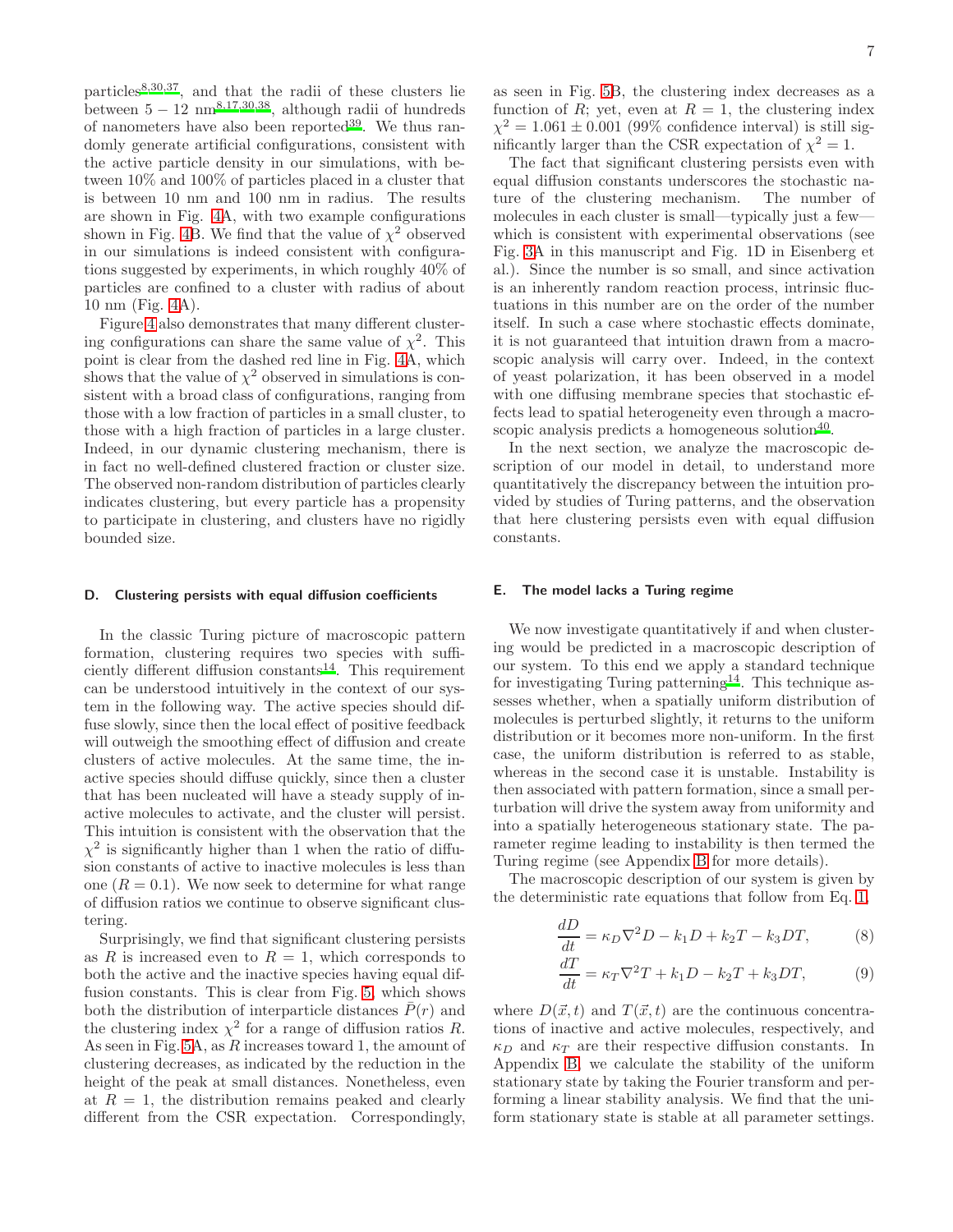<span id="page-7-0"></span>

FIG. 4: Values of clustering index  $\chi^2$  were calculated for artificial computer generated configurations that are consistent with experimental observations (see text for more information). A. In black, values of  $\chi^2$  are shown for different cluster radii  $R_C$  and different percentages of particles participating in the cluster. In red, the  $\chi^2$  value found by simulating the model system, with a ratio of 0.1 between the diffusion constants, is shown. The black

dashed line lies at  $\chi^2 = 1$ , the expected value for a random distribution. **B.** Two example configurations. Average  $\chi^2$  values have been determined by averaging over 1000 configurations per datapoint. For each configuration, 17 particles were either placed randomly within an area of size  $L^2$ , or randomly placed inside the cluster, which was given a random location.

<span id="page-7-1"></span>

FIG. 5: Clustering persists with equal diffusion constants. A. Distribution of interparticle distances  $P(r)$  for various values of the ratio  $R$  of diffusion constants of the active to the inactive species. Despite the fact that the extent of

clustering, as indicated by the strength of the peak at low distances, decreases as  $R$  increases as expected, the distribution remains significantly different from random (CSR) even at  $R = 1$ . **B.** Clustering index  $\chi^2$  as a function of R. Consistent with A,  $\chi^2$  decreases with R, yet at  $R = 1$  remains significantly larger than the CSR expectation of  $\chi^2 = 1$ . In A error bars are the standard error of the mean, in B error bars are the 99% confidence intervals. In A, these are smaller than the data points and therefore barely visible.

In other words, there is no Turing regime.

This finding is perhaps not so surprising, given the simplicity of the model. Inspecting Eqs. [8](#page-6-0) and [9,](#page-6-0) it is clear that the only nonlinearity is the DT term that arises from the bimolecular reaction. Typically, more complex nonlinear terms are required in order to support a Turing  $regime<sup>14</sup>$  $regime<sup>14</sup>$  $regime<sup>14</sup>$ .

On the other hand, this finding makes it all the more

surprising that we observe clustering in our system at all, even when the diffusion coefficients are unequal. Indeed, this finding strengthens the interpretation of the clustering we observe as an entirely stochastic effect, since clustering can never be possible according to the macroscopic model. Even when the diffusion constants are unequal, which is where the extent of clustering that we observe is most significant (Fig. [5\)](#page-7-1), we conclude that the origin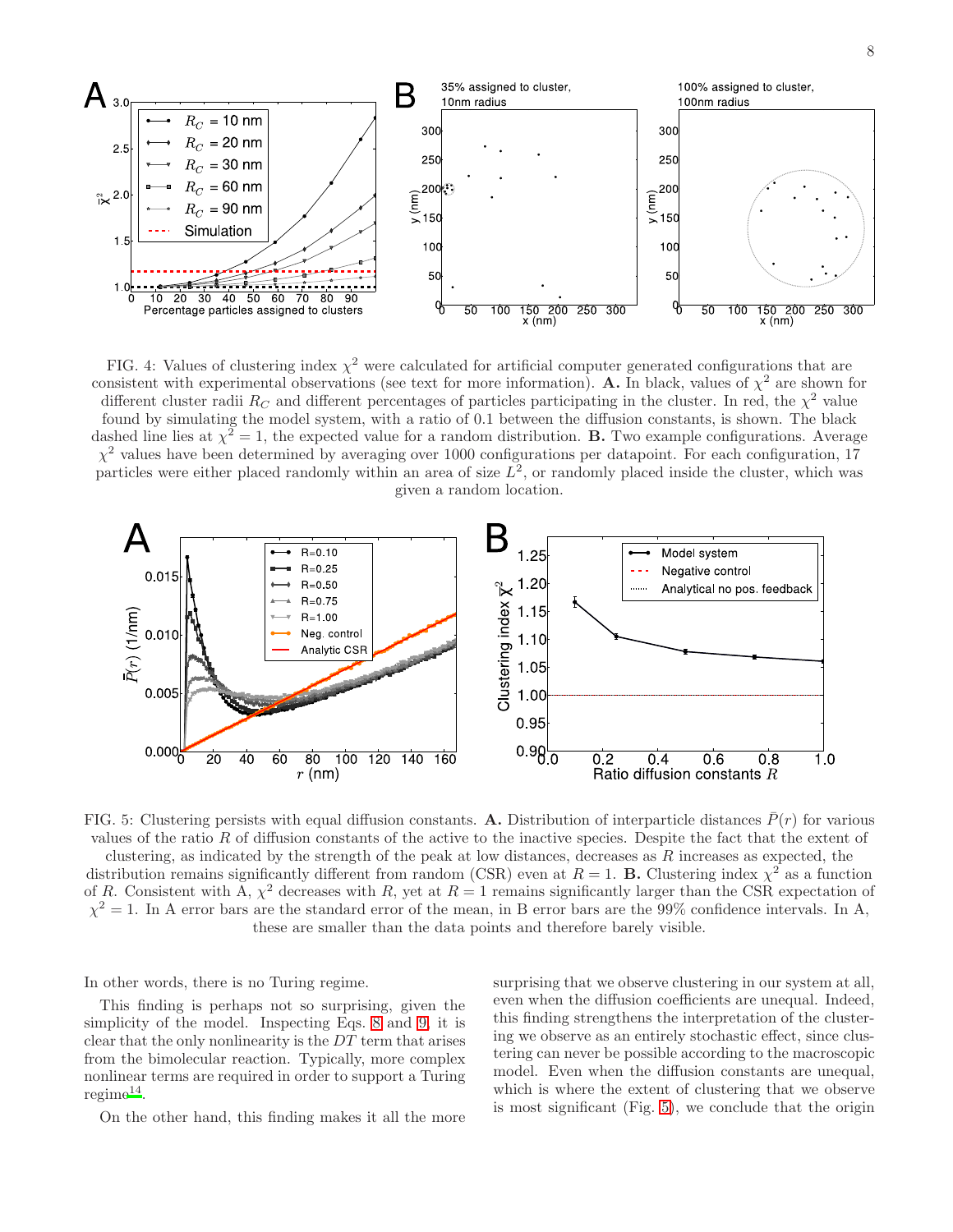of the clustering is purely due to the discreteness of the particle system.

Interestingly, previous work in the context of pattern formation has shown that intrinsic fluctuations can significantly extend the size of a Turing regime predicted by a macroscopic model<sup>[23](#page-13-19)[,24](#page-13-20)</sup>. Our finding supports this work, in the sense that intrinsic fluctuations lead to clustering at parameter settings for which no clustering is predicted macroscopically. Our finding also extends this work, showing that clustering can emerge from intrinsic fluctuations in a model which supports no Turing regime at all.

# V. DISCUSSION

We have shown that positive feedback is sufficient to produce persistent, stochastic, dynamic clustering on cell membranes with statistics comparable to those of Ras signaling molecules. The parameter  $\chi^2$  was used as an order parameter for the deviation from randomness, and the  $\chi^2$  values measured in our simulations are consistent with those calculated from experiments. Moreover, we have shown that the mechanism responsible for the clustering is purely stochastic, in the sense that a macroscopic, deterministic model of the system shows no Turing-like dynamic instability for any parameter settings. In fact, we find that significant clustering persists even when the active and inactive species have equal diffusion constants, which goes against the intuition generally associated with Turing pattern formation.

We have focused on positive feedback because there is strong evidence in the Ras system for SOS-mediated positive feedback through allosteric binding $26,27$  $26,27$ . It is almost certain that this positive feedback is not the only factor contributing to Ras clustering. Evidence for the involvement of the actin cytoskeleton comes from the observation that clustering is reduced upon the addition of an actin depolymerizing agent<sup>[8](#page-13-11)</sup>, as well as from singleparticle tracking studies showing transient compartmentalization of membrane molecules that is also modulated by cytoskeletal perturbations<sup>[7](#page-13-4)</sup>. Evidence for the involvement of membrane domains comes from the observation that clustering is reduced upon cholesterol depletion $17$ . Evidence for the involvement of complex formation comes from single-particle tracking studies showing the association of Ras slowdown with the binding of other signaling components $10$  and from simulations and experiments suggesting that membrane-bound Ras forms dimers<sup>[41](#page-13-37)</sup>. Nonetheless, we find here that a minimal model of the positive feedback is sufficient to produce clustering statistics consistent with experimental observations. We therefore suggest that the mechanism identified here plays a role in seeding, maintaining, or reinforcing clustering that is also present due to these other factors. Indeed, such degeneracy of function is ubiquitous across many areas of biology, including biochemical signaling systems $^{42}$  $^{42}$  $^{42}$ .

In any system involving a species with two activation

states, there are at least two distinct types of clustering: (i) all molecules can cluster, irrespective of their activation state, or (ii) active molecules can cluster. We focused on clustering of type ii because activation is explicitly linked to local density by the experimentally observed allosteric feedback. Indeed, when Ras-GDP and Ras-GTP have the same diffusion constant, only clustering of type ii will be observed; clustering of type i will not be observed because the total set of Ras particles (both D and T) will diffuse like indistinguishable hard spheres, thus not showing clustering. However, when Ras-GDP and Ras-GTP have different diffusion constants, positive feedback combined with the difference in diffusion constants can lead to clustering of type i as well as type ii. We emphasize that clustering of type i may also be caused by other mechanisms, e.g. interactions with membrane domains or the underlying cytoskeleton. In fact, experimental evidence exists for this possibility, as it has been observed that Ras molecules containing only the membrane-binding domain, and not the nucleotidebinding domain that encodes the activation state, form clusters as well<sup>[8](#page-13-11)[,17](#page-13-13)</sup>. Importantly, clustering of both types is likely to have similar consequences for signaling, since the downstream effector that propagates the signal would only respond to the active state, and in both cases the active molecules are viewed by this effector as clustered. More experimental and theoretical study will be needed to determine whether a particular type of clustering dominates, and whether there is any associated effect on signal propagation.

We have focused on cases in which either (i) the activated species diffuses more slowly than the inactive species, or (ii) the two species have equal diffusion constants. Single-particle tracking experiments have suggested that the diffusion of Ras molecules slows down upon activation<sup>[10](#page-13-6)</sup>, lending support to the first case. However, more recent single-particle tracking experiments have shown that both active and inactive Ras molecules exist in both a fast-diffusing and a slow-diffusing fraction<sup>[21](#page-13-17)</sup>. Importantly, our results demonstrate that even if the diffusion of active and inactive molecules are comparable, significant clustering can emerge solely due to positive feedback and intrinsic noise.

We have refrained from extracting a specific cluster size, choosing instead to focus on the distribution of interparticle distances. There are two key reasons for this choice. First, the mechanism by which clusters arise in this study is a highly dynamic one: positive feedback competes with diffusion to support transient, locally dense activation events. This mechanism results in clusters that are randomly seeded, have high turnover of member molecules, and, most importantly, have no welldefined boundary between "cluster" and "non-cluster". Defining a cluster size, either in terms of a lengthscale or a typical number of molecules, is less natural in such a setting than in alternative settings, where clusters are generated by oligomerization or limited in number by binding to a scaffold protein. Second, we prefer to make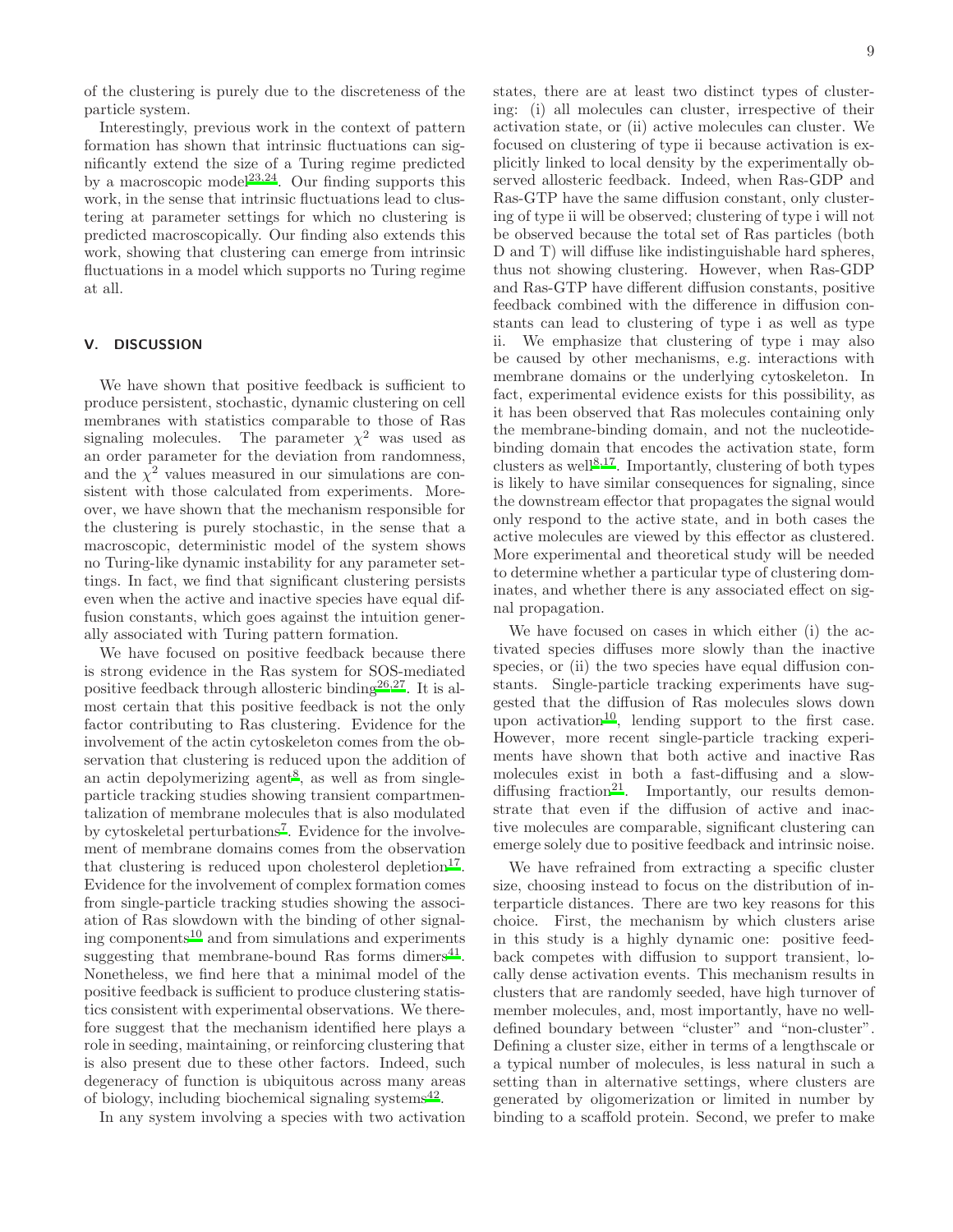a comparison with experimental data at a stage which makes as few assumptions as possible. Indeed, in experimental studies, it is common to further process primary interparticle- distance data in the context of membrane domain models to extract a typical cluster size  $8,17$  $8,17$ . Making a comparison with only the primary data reduces the number of assumptions we need to adopt beyond those which we clearly lay out herein in the context of our own model.

Stochastic heterogeneity is thought to play an important role in systems other than the Ras system. For example, stochastic heterogeneity is thought to underlie oscillations and pattern formation in ecological predatorprey systems, beyond the predictions of macroscopic Turing models[23](#page-13-19)[,24](#page-13-20). Stochastic heterogeneity—indeed driven by positive feedback—is also thought to play an impor-tant role in polarizing yeast cells prior to division<sup>[40](#page-13-36)</sup>. Our study extends this field, showing that positive feedback is sufficient to produce stochastic clusters consistent with observed statistics of the Ras system. At the same time, it is known that clusters at the membrane, both static<sup>[43](#page-13-39)</sup> and cytoskeleton-induced $44$ , are important for cell signaling properties. It will be interesting to study the effects of positive-feedback induced clustering on the properties of Ras signaling, and the associated consequences for cell behavior.

## ACKNOWLEDGMENTS

The authors would like to thank Joris Paijmans, Thomas E. Ouldridge, and Nils B. Becker for helpful discussions, and Joris Paijmans also for feedback on the manuscript. This work is part of the research programme of the Foundation for Fundamental Research on Matter (FOM), which is part of the Netherlands Organisation for Scientific Research (NWO).

#### <span id="page-9-0"></span>Appendix A: Averaging procedures

## 1. Averaging  $P(r)$ ,  $H(r)$

As described in the methods section, we run multiple simulations with the same parameter settings. At fixed points in simulated time, the configuration of particles is acquired in each of these simulations. Let's for clarity explicitly define  $P(r_j) \Delta r \equiv P_s(r_j, t_u) \Delta r$  and  $H(r_i)\Delta r \equiv H_S(r_i, t_u)\Delta r$  to be values obtained from a configuration in simulation  $s$  at point  $t_i$  in simulated time. Averages  $\bar{P}(r_i) \Delta r$  and  $\bar{H}(r_i) \Delta r$  for each bin j are determined by first determining average  $\bar{P}_s(r_j) \Delta r$  and  $\bar{H}_s(r_j)\Delta r$  for each simulation separately, averaging over the time points  $t_i$  that are deemed to be in steady state. Consecutively, to finally obtain  $P(r_i) \Delta r$  and  $H(r_i) \Delta r$  we average over the values for each simulation. Also, we determine the standard error of the mean from the average

values determined for each simulation. Thus, mathematically, the averages  $\overline{P}(r_i) \Delta r$  and  $\overline{H}(r_i) \Delta r$  are obtained as follows:

$$
\bar{P}(r_j)\Delta r \equiv \frac{1}{N_s N_t} \sum_{s=0}^{N_s} \sum_{u=u_{\rm s.s.}}^{N_t} P_s(r_j, t_u) \Delta r
$$

$$
\bar{H}(r_j)\Delta r \equiv \frac{1}{N_s N_t} \sum_{s=0}^{N_s} \sum_{u=u_{\rm s.s.}}^{N_t} H_s(r_j, t_u) \Delta r \quad \text{(A1)}
$$

Where  $N_s$  is the total number of simulations performed,  $u_{\rm s.s.}$  is the index of time point  $t_{u_{\rm s.s.}}$  after which steady state is assumed, and  $N_t$  is the total number of time points taken into account. One can define:

$$
\bar{P}_s(r_j)\Delta r \equiv \frac{1}{N_t} \sum_{u=u_{\rm s.s.}}^{N_t} P_s(r_j, t_u)\Delta r
$$

$$
\bar{H}_s(r_j)\Delta r \equiv \frac{1}{N_t} \sum_{u=u_{\rm s.s.}}^{N_t} H_s(r_j, t_u)\Delta r
$$
(A2)

as intermediate averages over time points for each simulation s. Using these intermediate averages standard error of the mean (SEM) values are determined for each bin  $\dot{\mathbf{i}}$ :

$$
\text{SEM}_{P_j} \equiv \frac{1}{\sqrt{N_s} N_s} \sum_{s=0}^{N_s} (\bar{P}_s(r_j) \Delta r - \bar{P}(r_j) \Delta r)^2
$$

$$
\text{SEM}_{H_j} \equiv \frac{1}{\sqrt{N_s} N_s} \sum_{s=0}^{N_s} (\bar{H}_s(r_j) \Delta r - \bar{H}(r_j) \Delta r)^2 \text{ (A3)}
$$

Where the subscripts  $P_j$  and  $H_j$  are abbreviations for  $P(r_i) \Delta r$  and  $H(r_i) \Delta r$ , respectively.

# 2. Averaging  $\chi^2$

 $\chi^2$  values are calculated for each configuration separately. As such, analogues to the previous section, values defined by equations [5,](#page-5-1) [6](#page-5-2) and [7](#page-5-3) can be defined more sharply to be:

<span id="page-9-1"></span>
$$
\bar{\sigma}^2 \equiv \bar{\sigma}_{s,u}^2
$$
  
\n
$$
\sigma_{\text{CSR}}^2 \equiv \bar{\sigma}_{\text{CSR,s,u}}^2
$$
  
\n
$$
\chi^2 \equiv \chi_{s,u}^2
$$
\n(A4)

Note that  $\bar{\sigma}^2$  was already an average over particles i (see equation [5\)](#page-5-1). One could thus define:

$$
\sigma_{s,u,i}^2 \equiv \frac{1}{M} \sum_{j=1}^{M} \left[ m_i(r_j) \Delta r - m_{\text{CSR}}(r_j) \Delta r \right]^2 \quad \text{(A5)}
$$

and

$$
\bar{\sigma}_{s,u}^2 \equiv \frac{1}{M} \sum_{i=1}^{N_T} (\bar{\sigma}_{s,u,i}^2)^2
$$
 (A6)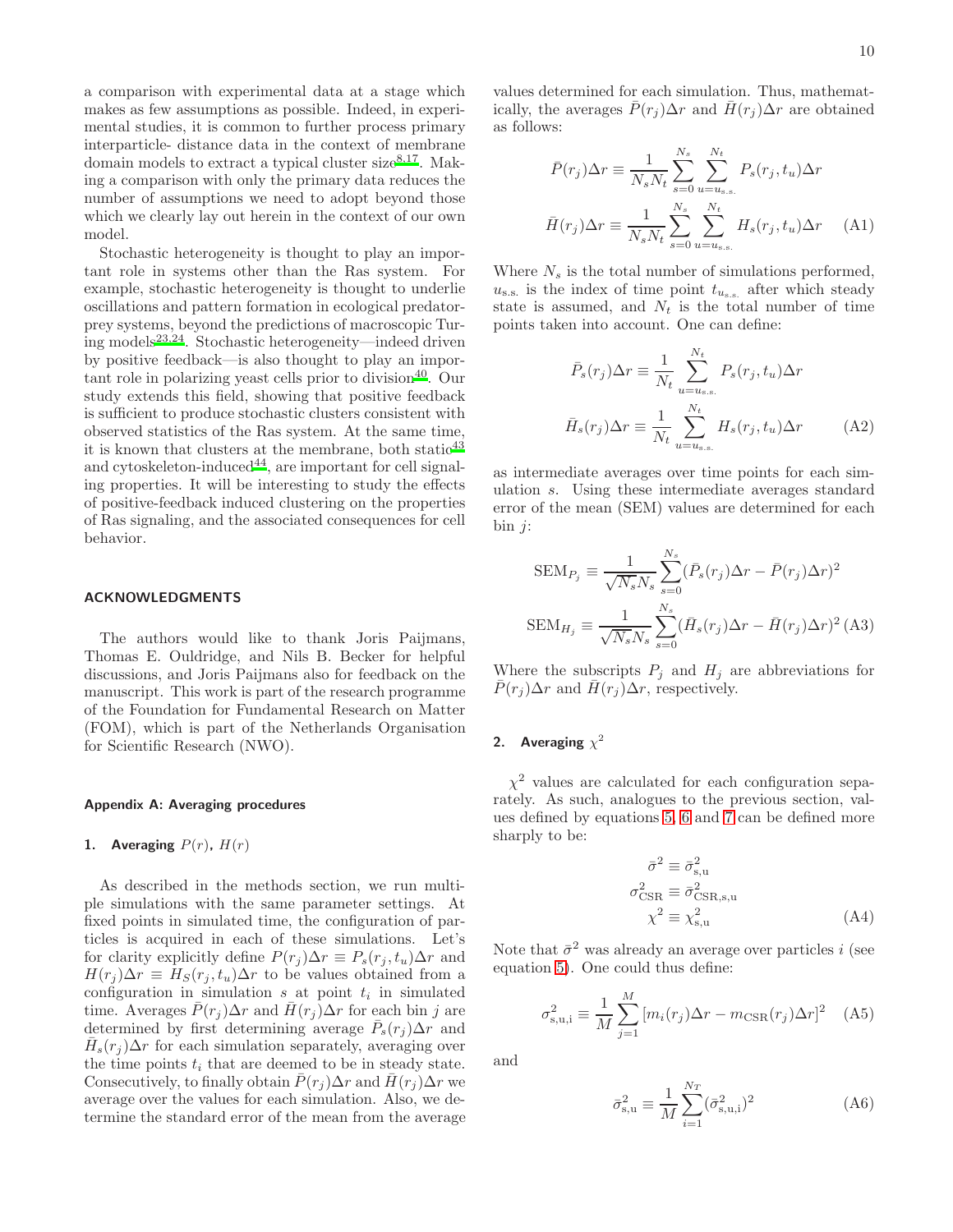Where  $\bar{\sigma}_{s,u}^2$  is the quantity referred to as  $\bar{\sigma}^2$  in Eq. [5](#page-5-1) (see also [A4\)](#page-9-1). Note that analogously  $\bar{\sigma}_{\text{CSR},s,u}^2$  is an average over  $\bar{\sigma}_{\text{CSR,s,u,i}}^2$  values, but  $\sigma_{\text{CSR,s,u,i}}^2$  has the same value for all *i* values, and thus  $\bar{\sigma}_{\text{CSR},s,u}^2 = \sigma_{\text{CSR},s,u,i}^2$ . Unlike the previous section, further averaging is not performed on  $\bar{\sigma}_{s,u}^2$  and  $\bar{\sigma}_{\text{CSR,s,u}}^2$  values. Instead, these values are used to calculate  $\bar{\chi}_{s,u}^2$  (as defined in Eq. [7\)](#page-5-3). Consecutively,  $\bar{\chi}_{s,u}^2$  values are averaged:

$$
\bar{\chi}_{\rm s}^2 \equiv \frac{1}{M} \sum_{u=n_{\rm s.s.}}^{N_t} (\bar{\chi}_{\rm s,u}^2)^2
$$
 (A7)

Which is again an intermediate average for a simulation s. From these intermediate values, analogues to the previous section, overall averages and SEM values are determined:

$$
\bar{\chi}^2 \equiv \frac{1}{N_s} \sum_{s=1}^{N_s} (\bar{\chi}_s^2)^2
$$
 (A8)

$$
SEM_{\chi^2} \equiv \frac{1}{\sqrt{N_s}N_s} \sum_{s=0}^{N_s} (\bar{\chi}_s^2 - \bar{\chi}^2)^2
$$
 (A9)

99% confidence intervals for  $\bar{\chi}^2$  are extrapolated from the  $SEM_{\chi^2}$  values.

## <span id="page-10-0"></span>Appendix B: A macroscopic model of our system is linearly stable

To investigate if our system allows for clustering in a deterministic manner, the system is represented by a macroscopic model and analyzed by a linear stability analysis to see if non-uniformity is expected. Nonuniformity allows for the possibility of clustering. A macroscopic model ignores the discrete nature of particles, describing the concentration of particles as a continuum in space and time. Such a model consists of a set of equations that describe the change in concentration in the system at all positions over time. These equations may contain non-linear terms. When using a linear stability analysis, the non-linear macroscopic mathematical description is approximated by a linear macroscopic mathematical description. Using this linear description, it is more easy to investigate the behavior of the system. The question is whether a state of uniform concentration will return to uniformity after small disturbances (stable behavior) or whether it tends to deviate further from uniformity (unstable behavior). Unstable behavior thus allows for the possibility of clustering. This procedure is also described by  $Murray<sup>14</sup>$  $Murray<sup>14</sup>$  $Murray<sup>14</sup>$ .

Systems that are stable in the absence of diffusion, but unstable in the presence of diffusion are said to exhibit a diffusion-driven instability, and are sometimes called Turing unstable<sup>[14](#page-13-10)</sup>. These systems thus show no concentration fluctuations over time when averaging out the

space component (thus ignoring diffusion), but do show fluctuations when space and diffusion are considered.

In this appendix, we show that our system is not a Turing unstable system, and we also show that it is not unstable in general. We furthermore show that instability is also not expected for different diffusion constants. In other words, we show that using a linear stability analysis on a macroscopic description of our system, we do not expect deviations from a uniform concentration distribution. Hence, clustering would not be expected based upon this analysis.

## 1. A macroscopic description of the system

Our system, as defined by the reactions in Eq. [1,](#page-2-0) can be described by a set of differential equations as follows:

<span id="page-10-1"></span>
$$
\dot{T} = f(D, T) + R\nabla^2 T
$$
  
\n
$$
\dot{D} = g(D, T) + \nabla^2 D,
$$
 (B1)

with

<span id="page-10-2"></span>
$$
f(D,T) = D - KT + SDT
$$
  

$$
g(D,T) = -f(D,T) = -D + KT - SDT.
$$
 (B2)

In these formulas,  $T \equiv T(\vec{x}, t)$  and  $D \equiv D(\vec{x}, t)$  describe the concentration of respectively T and D particles at a point  $\vec{x} \equiv (x_1, x_2)$  at time t in a dimensionless form. To achieve this the following definitions were used:

$$
K \equiv \left[\frac{k_2}{k_1}\right],
$$
  
\n
$$
S \equiv \left[\frac{k_3 P_0}{k_1}\right],
$$
  
\n
$$
R \equiv \left[\frac{\kappa_T}{\kappa_D}\right],
$$
  
\n
$$
t \equiv \tilde{t}k_1,
$$
  
\n
$$
\ell \equiv \sqrt{\frac{\kappa_D}{k_1}},
$$
  
\n
$$
\vec{x} \equiv \left[\frac{\vec{x}}{\ell}\right],
$$
  
\n
$$
\nabla^2 \equiv \ell^2 \tilde{\nabla}^2,
$$
  
\n
$$
T(\vec{x}, t) \equiv \frac{1}{P_0} \tilde{T}(\vec{x}, t),
$$
  
\n
$$
D(\vec{x}, t) \equiv \frac{1}{P_0} \tilde{D}(\vec{x}, t).
$$
 (B3)

 $k_1, k_2$  and  $k_3$  are the rate constant as defined in Eq. [1,](#page-2-0) and their units are respectively  $s^{-1}$ ,  $s^{-1}$  and  $m^2 s^{-1}$ . K is the equilibrium constant of the left reaction defined by Eq. [1.](#page-2-0) S is envisioned to set the ratio between the speeds of the equilibrium reaction (left in Eq. [1\)](#page-2-0) and the positive feedback reaction (right in Eq. [1\)](#page-2-0).  $R$  is the ratio between the two diffusion constants of the D and T particles,  $\kappa_D$ and  $\kappa_T$  respectively. Both diffusion constants have units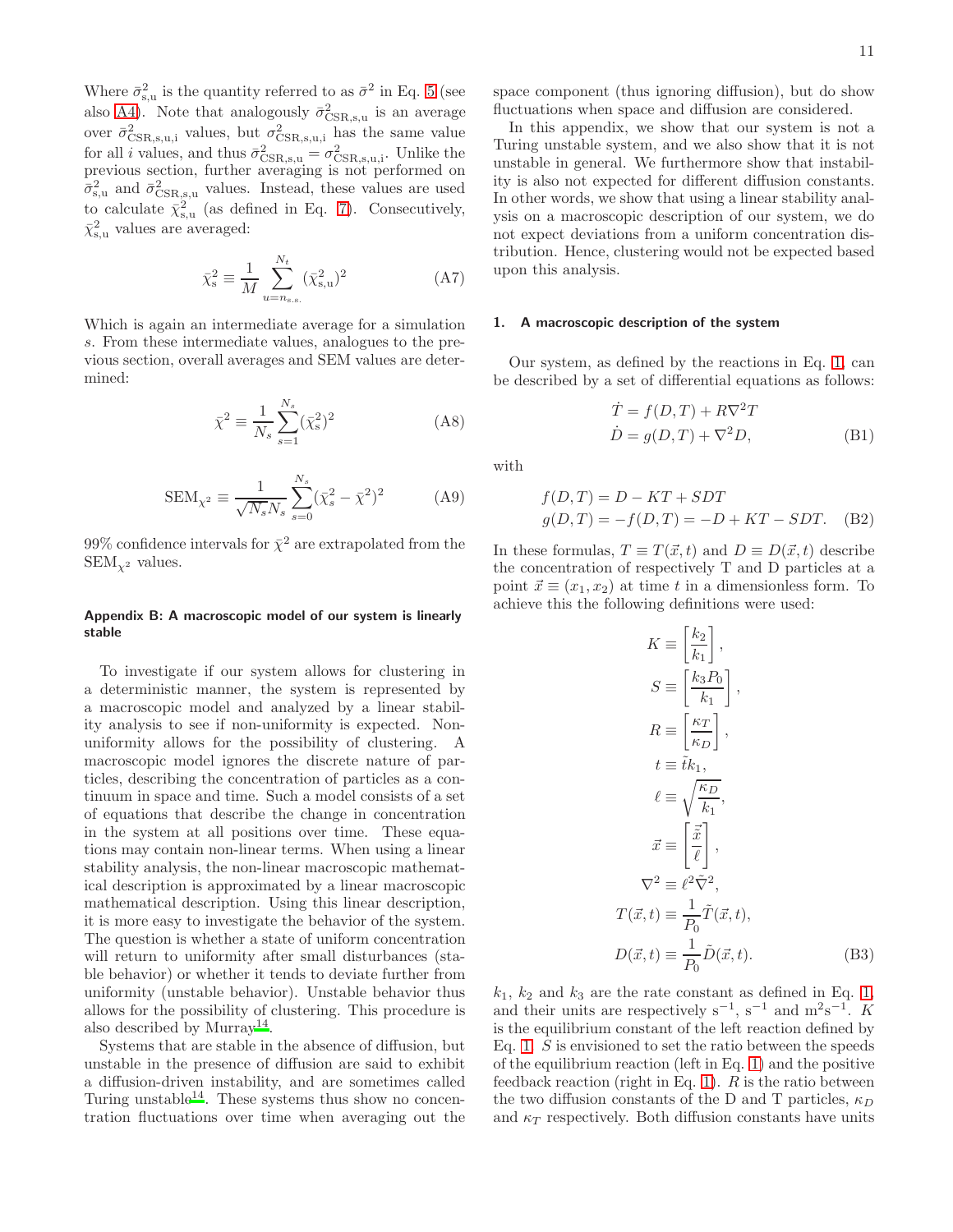of  $m^2s^{-1}$ .  $P_0$  is the total concentration  $(/m^2)$  of T and D particles.  $\tilde{t}$  is the time in s.  $\ell$  defines the length scale, using the diffusion constant of D particles,  $\kappa_D$ .  $\hat{D}(\vec{x}, t)$ and  $\tilde{D}(\vec{x},t)$  both give the number of particles  $\mathcal{O}(m^2)$ . For all parameters we are only interested in values greater than zero.

When ignoring the space component, the equilibrium concentrations for these equations can be obtained by realizing that without space  $T + D = 1$  and solving  $\dot{D} =$ 0 and  $\overrightarrow{T} = 0$ . The equilibrium values  $D^*$  and  $\overrightarrow{T}^*$  for respectively the D and T particles are:

<span id="page-11-1"></span>
$$
T_{\pm}^{*} = \frac{-1 - K + S \mp \sqrt{4S + (S - 1 - K)^{2}}}{2S},
$$
  
\n
$$
D_{\pm}^{*} = \frac{1 + K + S \pm \sqrt{K^{2} - 2K(-1 + S) + (1 + S)^{2}}}{2S}.
$$
\n(B4)

Simple plotting learns us that  $T^*_-$  and  $D^*_-$  have values between 0 and 1, and thus are the physical solutions. These will be referred to as simply  $T^*$  and  $D^*$  from hereon.

## 2. Linearizing the macroscopic model

To linearize this model the equations [\(B1\)](#page-10-1) are Taylor expanded around the equilibrium values  $T^*$  and  $D^*$ . The substitutions  $T = T^* + \delta T$  and  $D = D^* + \delta D$  are used to achieve this.  $\delta T$  and  $\delta D$  represent small deviations from the equilibrium values  $T^*$  and  $D^*$ . Additionally, it is convenient to Fourier transform the equations using

$$
\hat{h}(k) \equiv \int_{-\infty}^{\infty} h(x)e^{-2\pi ikx},
$$
\n(B5)

with h an arbitrary function. When second order Taylor terms are neglected, and one realizes that derivatives of  $T^*$  and  $D^*$  are 0 because these are constants, this leads to the following equations:

$$
\delta \dot{T} = f_T^* \delta T + f_D^* \delta D - Rk^2 \delta T,
$$
  
\n
$$
\delta \dot{D} = g_T^* \delta T + g_D^* \delta D - k^2 \delta D.
$$
 (B6)

The partial derivatives of  $f$  and  $q$  should be evaluated at equilibrium concentrations of D and T, which is indicated by an asterisk (∗). These equations concern Fourier space, and from hereon this will be the case for all equations. These equations then describe how the concentrations deviate from the equilibrium values  $T^*$  and  $D^*$ . It now becomes convenient to use a matrix notation to express these equations:

<span id="page-11-2"></span>
$$
\begin{pmatrix}\n\delta \dot{T} \\
\delta \dot{D}\n\end{pmatrix} = \mathbf{J}^* \begin{pmatrix}\n\delta T \\
\delta D\n\end{pmatrix} + \begin{pmatrix}\n-Rk^2 & 0 \\
0 & -k^2\n\end{pmatrix} \begin{pmatrix}\n\delta T \\
\delta D\n\end{pmatrix}
$$
\n
$$
\equiv \mathbf{M} \begin{pmatrix}\n\delta T \\
\delta D\n\end{pmatrix},
$$
\n(B7)

with J the Jacobian matrix

<span id="page-11-0"></span>
$$
\mathbf{J} \equiv \left( \begin{array}{cc} f_T & f_D \\ g_T & g_D \end{array} \right), \tag{B8}
$$

and the last line defining  $M$ . Note that the first term on the right in the first line describes the chemical reactions and the second term on the right on that line describes the diffusion of particles. (Again, the asterisk - ∗ - indicates the derivatives should be evaluated at equilibrium concentrations.) The partial derivatives in equation [\(B8\)](#page-11-0) can be deduced in a straightforward way from equations [\(B2\)](#page-10-2). This leads to the following equations:

<span id="page-11-6"></span>
$$
f_T^* = -K + SD^*
$$
  
\n
$$
f_D^* = 1 + ST^*
$$
  
\n
$$
g_T^* = -f_T^* = K - SD^*
$$
  
\n
$$
g_D^* = -f_D^* = -1 - ST^*
$$
\n(B9)

The  $T_{-}^{*}$  and  $D_{-}^{*}$  solutions are found in equations [\(B4\)](#page-11-1). The analysis of systems as described by equation [\(B7\)](#page-11-2) is well described in literature<sup>[14](#page-13-10)[,45](#page-13-41)</sup>, and will be the topic of subsequent sections.

## 3. The stability of a linear system can be determined from its matrix

When considering  $(T, D)$  space for a point in  $\vec{x}$  space, the two equilibrium concentrations  $T^*$  and  $D^*$  define a fixed point in  $(T, D)$  space. If straight line trajectories originate from this fixed point, they look like<sup>[45](#page-13-41)</sup>:

$$
(\delta T(t), \delta D(t)) = c_1 e^{\lambda_1 t} \vec{v}_1 + c_2 e^{\lambda_2 t} \vec{v}_2 \tag{B10}
$$

With  $\vec{v}$  a vector in  $(\delta T(t), \delta D(t))$  space,  $c_1$  and  $c_2$  constants to be determined from initial conditions. Substituting this solution in equation [\(B7\)](#page-11-2), it can be seen that  $\lambda_1$  and  $\lambda_2$  are eigenvalues of the eigenvectors  $\vec{v}_1$  and  $\vec{v}_2$ in

<span id="page-11-3"></span>
$$
M\vec{v} = \lambda \vec{v},\tag{B11}
$$

where M was defined in equation [\(B7\)](#page-11-2).  $\vec{v}_1$  and  $\vec{v}_2$  thus give the direction of the straight line trajectories. (See the book by Steven H. Strogatz for a more elaborate discussion<sup>[45](#page-13-41)</sup>.) Furthermore, a fixed point is considered stable when both  $\lambda$  values are smaller than 0. As equa-tion [\(B11\)](#page-11-3) is an eigenvalue problem, the values of  $\lambda$ can be determined by solving the characteristic equation. The solutions  $are^{45}$  $are^{45}$  $are^{45}$ :

<span id="page-11-5"></span>
$$
\lambda_{\pm} = \frac{1}{2} (\tau \pm \sqrt{\tau^2 - 4\Delta}), \tag{B12}
$$

with  $\tau$  the trace of matrix M and  $\Delta$  the determinant of matrix M:

<span id="page-11-4"></span>
$$
\Delta = \text{Det}(\boldsymbol{M}) = \lambda_{-}\lambda_{+},
$$
  
\n
$$
\tau = \text{Tr}(\boldsymbol{M}) = \lambda_{-} + \lambda_{+}.
$$
 (B13)

# 4. The linearized macroscopic model is not a typical Turing system

As mentioned, for the system to be called Turing unstable, it should be stable in the absence of diffusion. In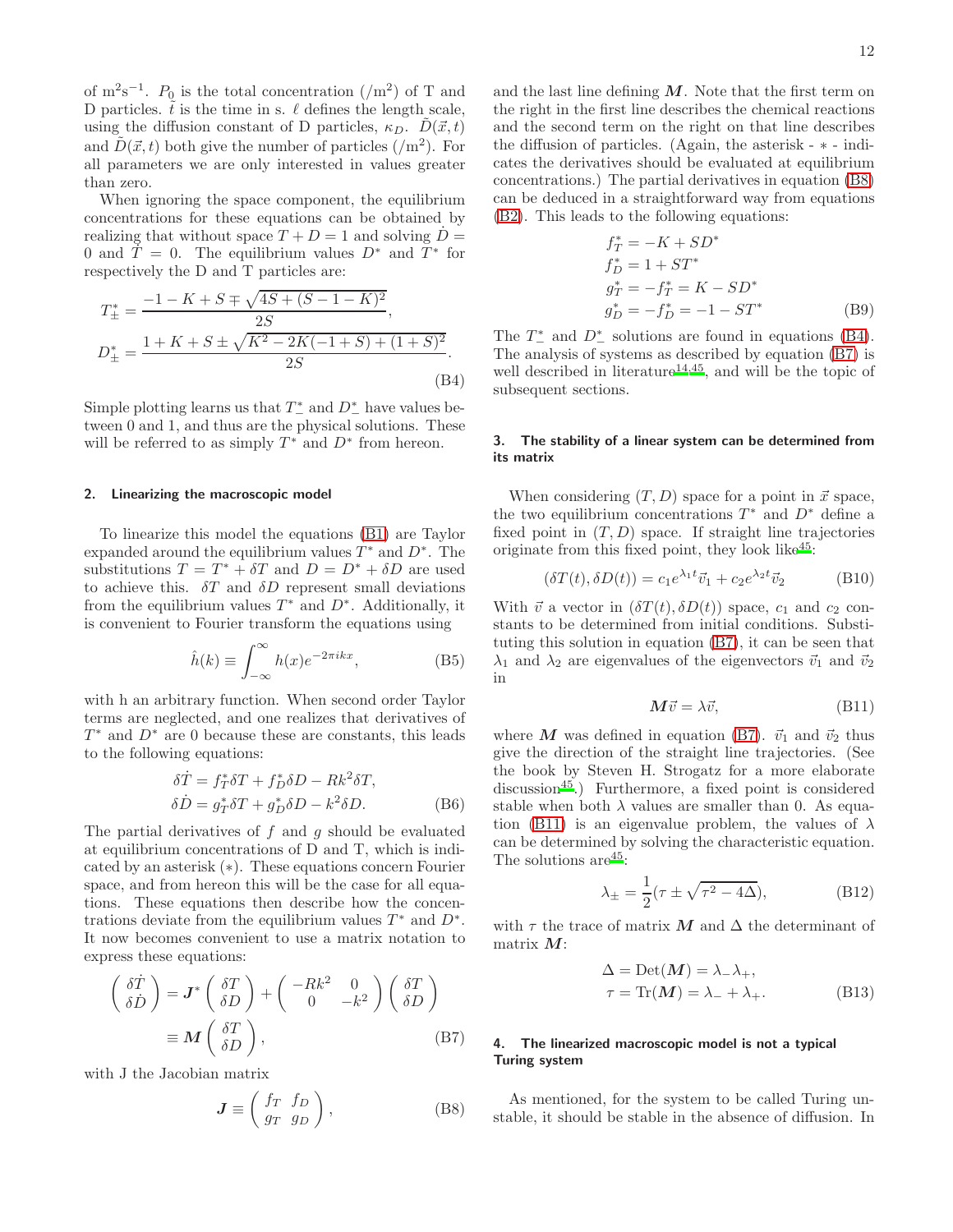the absence of diffusion the terms describing diffusion can be ignored, and M in equation [\(B7\)](#page-11-2) simply becomes  $J^*$ . For clarity, from hereon whenever referring to this more simple matrix, symbols will be marked with an apostrophe (′ ). In other words, equation [\(B7\)](#page-11-2) reduces to:

<span id="page-12-2"></span>
$$
\begin{pmatrix}\n\delta \dot{T} \\
\delta \dot{D}\n\end{pmatrix} = \begin{pmatrix}\nf_{T}^{*} & f_{D}^{*} \\
-f_{T}^{*} & -f_{D}^{*}\n\end{pmatrix} \begin{pmatrix}\n\delta T \\
\delta D\n\end{pmatrix}
$$
\n
$$
= \begin{pmatrix}\n-K + SD^{*} & 1 + ST^{*} \\
K - SD^{*} & -1 - ST^{*}\n\end{pmatrix} \begin{pmatrix}\n\delta T \\
\delta D\n\end{pmatrix}.
$$
\n(B14)

Note that the second line is identical to the first line times  $-1$  because  $f = -g$  as described by equation [\(B2\)](#page-10-2). In general, when

<span id="page-12-0"></span>
$$
\Delta > 0,\tag{B15}
$$

$$
\tau < 0,\tag{B16}
$$

equation [\(B13\)](#page-11-4) shows both  $\lambda'$  values are ensured to be negative, and the solution to be stable. Equations [\(B15\)](#page-12-0) and [\(B16\)](#page-12-0) are therefore two of four requirements for a system to be classified as a Turing unstable (equations [\(B25\)](#page-12-1) and [\(B29\)](#page-13-42) discussed below give the two other requirements). For our system, it follows directly using equation [\(B14\)](#page-12-2),

<span id="page-12-6"></span>
$$
\Delta' = \text{Det}(\mathbf{M}') = 0,\tag{B17}
$$

and using equations [\(B14\)](#page-12-2) and [\(B4\)](#page-11-1),

<span id="page-12-3"></span>
$$
\tau' = f_T^* - f_D^*
$$
  
=  $-\sqrt{(1+K-S)^2 + 4S} < 0.$  (B18)

This shows that when considering real values, only the second condition for the system to be Turing unstable, equation [\(B16\)](#page-12-0), is met. As equation [\(B12\)](#page-11-5) shows, the fact that  $\Delta' = 0$  results in eigenvalues of

<span id="page-12-4"></span>
$$
\lambda_{\pm}' = \{0, \tau'\} = \{0, (f_T^* - f_D^*)\}.
$$
 (B19)

Using equations [\(B18\)](#page-12-3) and [\(B19\)](#page-12-4) is is clear that one  $\lambda'$ value is negative, and the second 0. Combining equation [\(B11\)](#page-11-3) with equation [\(B14\)](#page-12-2), we deduce the respective eigenvectors are

$$
\begin{aligned} \vec{v}'_1 &= (1, -\frac{f_D^*}{f_T^*}) = (1, -\frac{1+ST^*}{-K+SD^*}), \\ \vec{v}'_2 &= (1, -1). \end{aligned}
$$
 (B20)

Because we require the total amount of D and T particles to remain the same, we are only interested in behavior along the second eigenvector  $\vec{v}_2'$ . The fact that we like to remain on this vector is already implicit in equations [\(B2\)](#page-10-2), as g is defined as  $-f$ . Conversely, moving along the first eigenvector  $\vec{v}'_1$  implies changing the amount of particles in the system.

In any case, the values of  $\lambda'_{\pm}$  being negative and zero shows that the system is expected to be stable when diffusion is not taken into account. However, because  $\Delta' = 0$ it can strictly not be classified as a Turing unstable system according to  $14$ .

#### 5. The linearized model is stable, not indicating clustering

A more interesting question is perhaps whether the system including diffusion is expected to be stable or unstable. To analyze the system including diffusion, matrix M takes the more elaborate form as described by equation [\(B7\)](#page-11-2). For the system to now be unstable, we need the opposite of equations [\(B15\)](#page-12-0) and [\(B16\)](#page-12-0) to be true for  $M$ . Thus, for instability we require one of either

<span id="page-12-5"></span>
$$
\Delta < 0,\tag{B21}
$$

$$
\tau > 0,\tag{B22}
$$

to be true (or both). Combining equation [\(B18\)](#page-12-3) with equation [\(B7\)](#page-11-2), it can be seen that

$$
\tau = \tau' - (1 + R)k^2 < 0; \tag{B23}
$$

this is smaller than zero because  $R$  and  $k$  are positive. Instability thus cannot result from  $\tau$  being bigger than zero (equation [\(B22\)](#page-12-5)). Thus, only when equation [\(B21\)](#page-12-5) holds, instability is expected in the model also considering diffusion.  $\Delta$  can be calculated from equation [\(B7\)](#page-11-2) to be the following:

$$
\Delta = k^4 R - k^2 (f_T^* + Rg_D^*) + \Delta'
$$
 (B24)

(Note that  $\Delta'$  was found to be zero in equation [\(B17\)](#page-12-6).) From this equation, what is known as the third condition for Turing instability becomes clear: for  $\Delta$  to be negative

<span id="page-12-1"></span>
$$
0 < (f_T^* + Rg_D^*)
$$
 (B25)

needs to hold<sup>[14](#page-13-10)</sup>. Given equation [\(B18\)](#page-12-3), for this to be true  $f_T^*$  and  $g_D^*$  need to be of opposite sign, and

$$
R \neq 1\tag{B26}
$$

is a requirement. Using equations [\(B9\)](#page-11-6) as a reference, it is immediately clear that  $g_D^* < 0$ . For instability, we thus need  $f_T^*$  to be positive. However using equations [\(B4\)](#page-11-1) and [\(B9\)](#page-11-6)

<span id="page-12-7"></span>
$$
f_T^* = -\frac{1}{2}(\sqrt{(1+K)^2 - 2(-1+K)S + S^2} - (S+1-K)) < 0
$$
 (B27)

since

$$
\sqrt{1+K^2+S^2+2S+2K-2KS}
$$
\n
$$
>S+1-K
$$
\n
$$
\langle S+1-K>0 \rangle
$$
\n
$$
\Leftrightarrow
$$
\n
$$
1+K^2+S^2+2S+2K-2KS
$$
\n
$$
>1-2K+K^2+2S-2KS+S^2
$$
\n
$$
\Leftrightarrow
$$
\n
$$
2K>-2K.
$$
\n(B28)

holds  $(S + 1 - K > 0$  is required for the sign not to flip between the first and second step) and  $f_T^*$  is straightfor-wardly negative in Eq. [B27](#page-12-7) when  $S + 1 - K < 0$ .